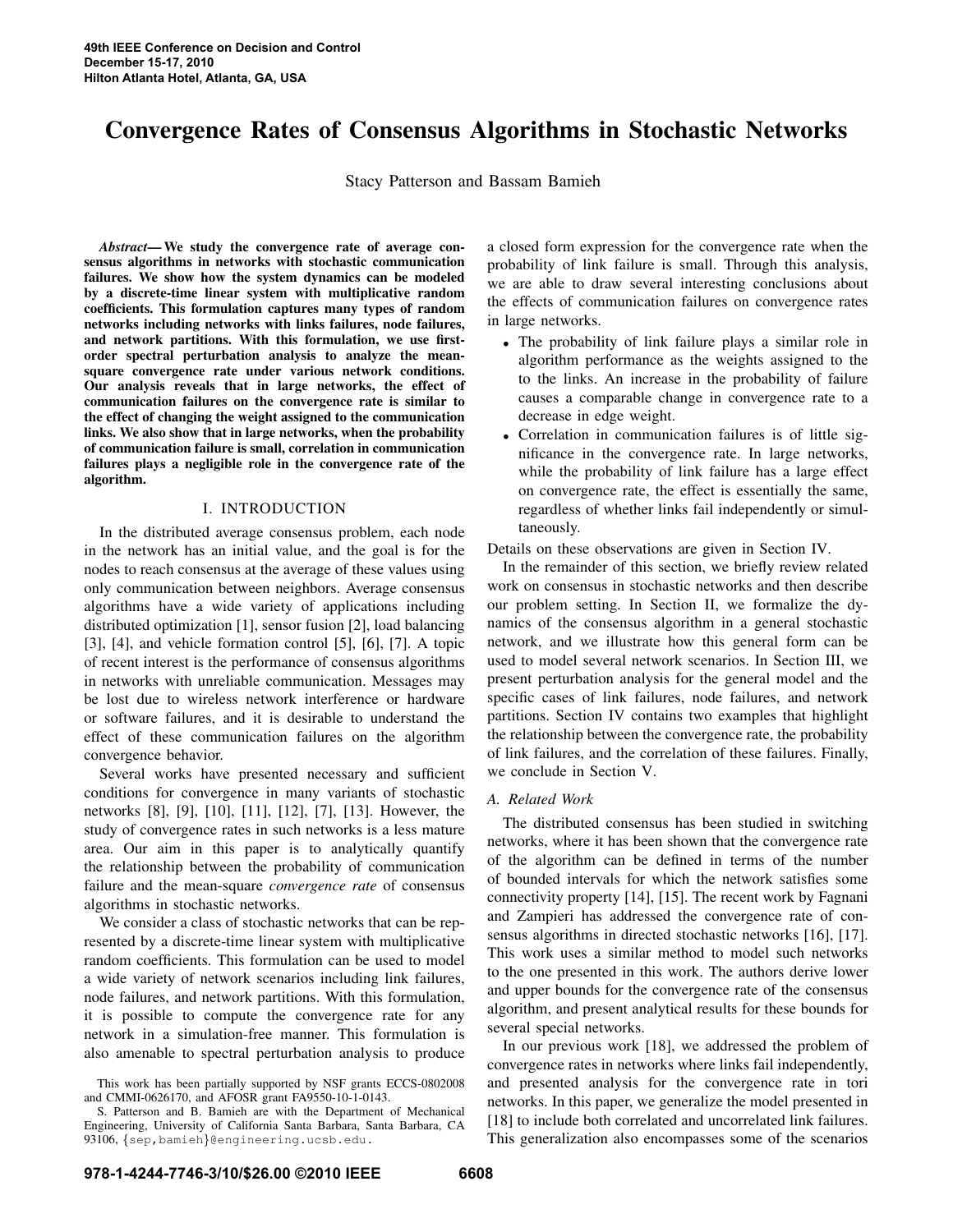studied in [17]. With our general model, we derive tight upper bounds for the convergence rate as well as analytical expressions for the convergence rate for any undirected, stochastic network.

#### *B. Preliminaries*

We consider a network of  $n$  identical nodes with a fixed, underlying communication structure. The network is modeled by an undirected, connected communication graph  $G = (V, E)$ , where V is the set of nodes, with  $|V| = n$ , and  $E$  is the set of bi-directional communication links, with  $|E| = m$ . Let  $A = [a_{ij}]$  be the weighted adjacency matrix of G, with  $a_{ij} > 0$  if and only if  $(i, j) \in E$ . We also assume that for every i,  $\sum_{j=1}^{n} a_{ij} < 1$ . The *weighted Laplacian matrix* of G is defined as  $L := D - A$ , where  $D = [d_{ij}]$  is a diagonal matrix with each  $d_{ii} = \sum_{j=1}^{n} a_{ij}$ . It is well-known that  $L$  has an an eigenvalue of  $0$  with eigenvector 1 (the vector of all ones). Since  $G$  is a connected graph, all other eigenvalues of L are strictly positive.

Each node has an initial state  $x_i(0)$ , and the objective is for all nodes to reach consensus at the average of the node states,  $x_{ave} := \frac{1}{n} \sum_{i \in V} x_i(t)$ , using only communication with neighboring nodes. Communication takes place in discrete rounds, and in each round, some subset of links  $E(t) \subseteq E$ may fail, meaning no communication takes place across these links in either direction. A link that does not fail in a round is called *active*. Let  $\mathcal{N}_i(t)$  denote the neighbor set of node i in round t, *i.e.* the set of nodes that share an active link with node  $i$  in round  $t$ . Each agent updates its state according to the following nearest neighbor averaging rule,

$$
x_i(t + 1) = x_i(t) + \sum_{j \in \mathcal{N}_i(t)} l_{ij}(x_j(t) - x_i(t)).
$$

The dynamics of the entire system are

$$
x(t+1) = (I - L(t))x(t),
$$
 (1)

where  $L(t)$  is the weighted Laplacian of the graph of active links at time t.

We measure how far the system is from consensus by the deviation from average vector, with each component defined as

$$
\tilde{x}_i(t) := x_i(t) - x_{ave}.
$$

Let Q be the orthogonal projection operator  $Q := I - \frac{1}{n} \mathbf{1} \mathbf{1}^*$ . The vector  $\tilde{x}(t)$  is the projection of  $x(t)$  onto the subspace orthogonal to  $\text{span}(1)$ ,

$$
\tilde{x}(t) = Qx(t).
$$

In a network with a fixed topology, the dynamics of  $x$  and  $\tilde{x}$  are given by

$$
x(t+1) = (I-L)x(t) \tag{2}
$$

$$
\tilde{x}(t+1) = (Q-L)\tilde{x}(t). \tag{3}
$$

The vector  $x$  converges asymptotically to  $x_{ave}$ , or equivalently, the vector  $\tilde{x}(0)$  converges asymptotically to 0 at a rate that depends on the second largest eigenvalue of  $I - L$ by magnitude, equivalently, the largest eigenvalue of  $Q - L$  by magnitude. Let  $\lambda$  be the eigenvalue value of L that maximizes the expression

$$
\max(1 - \lambda_2(L), \lambda_n(L) - 1),
$$

where  $\lambda_2(L)$  and  $\lambda_n(L)$  are the second smallest and the largest eigenvalues of L, respectively. The eigenvalue of  $Q-$ L with largest magnitude is then  $1 - \lambda$ .

In the case of stochastic networks, we are interested in the second order statistics of the system (1). We say that the system *converges in mean square* if for all  $i \in V$ ,

$$
\lim_{t \to \infty} \mathbf{E} \left\{ \tilde{x}_i(t)^2 \right\} = 0.
$$

Our aim in this work is to characterize how quickly the system converges in mean square, a concept that will be made precise the next section. In particular, we are interested in how the convergence rate scales with the size of the network. For a given set of edge weights, if, the maximum node degree of the network is fixed,  $\lambda_2(L)$  will grow closer and closer to one as the network size increases. However  $\lambda_n(L)$ is bounded above by twice the maximum node degree (see [19]). Therefore, the interesting case, in terms of asymptotic analysis of convergence rates, is that where  $\Delta = 1 - \lambda_2(L)$ . We assume that the edge weights are such that this is true.

## II. PROBLEM FORMULATION

We study the consensus algorithm in class of stochastic networks which can be modeled by a linear recursion with multiplicative noise. The general form of the dynamics of such systems is

$$
x(t+1) = \left(I - \sum_{j} \delta_j(t) L_{E_j}\right) x(t), \tag{4}
$$

where  $\delta_i(t)$  are (not necessarily independent) Bernoulli random variables with

$$
\delta_j(t) := \begin{cases} 0 & \text{with probability } p_j \\ 1 & \text{with probability } 1 - p_j. \end{cases}
$$

Each  $L_{E_j}$  is a weighted Laplacian of the graph  $G_j =$  $(V, E_j)$ , where  $E_j \subseteq E$  is a subset of edges that fail simultaneously with probability  $p_i$ . For compactness, we also use  $L_j$  to mean  $L_{E_j}$ . We assume that  $\bigcup_i E_i = E$ and  $E_j \cap E_k = \emptyset$  for every j and k. We note that if  $E_i \cap E_k \neq \emptyset$ , there is always an equivalent expression with non-intersecting edge sets. When  $\delta_i(t) = 0$ , the links in  $E_j$  have failed; when  $\delta_j(t) = 1$ , the links are active. For example, if the network has one unreliable link  $(i, j)$  that fails with probability  $p$  in each round, the dynamics of the system are given by the following,

$$
x(t+1) = (I - L_{E \setminus \{(i,j)\}} - \delta_{(i,j)}(t)L_{(i,j)}) x(t),
$$

where  $\delta_{(i,j)} = 0$  with probability p and 1 with probability  $1 - p$ .

This general model (4) encompasses a variety of network scenarios, including the three that we describe below.

**Link Failures.** In this scenario, each edge  $(i, j) \in E$  fails independently with probability  $p_{(i,j)}$  in each round. When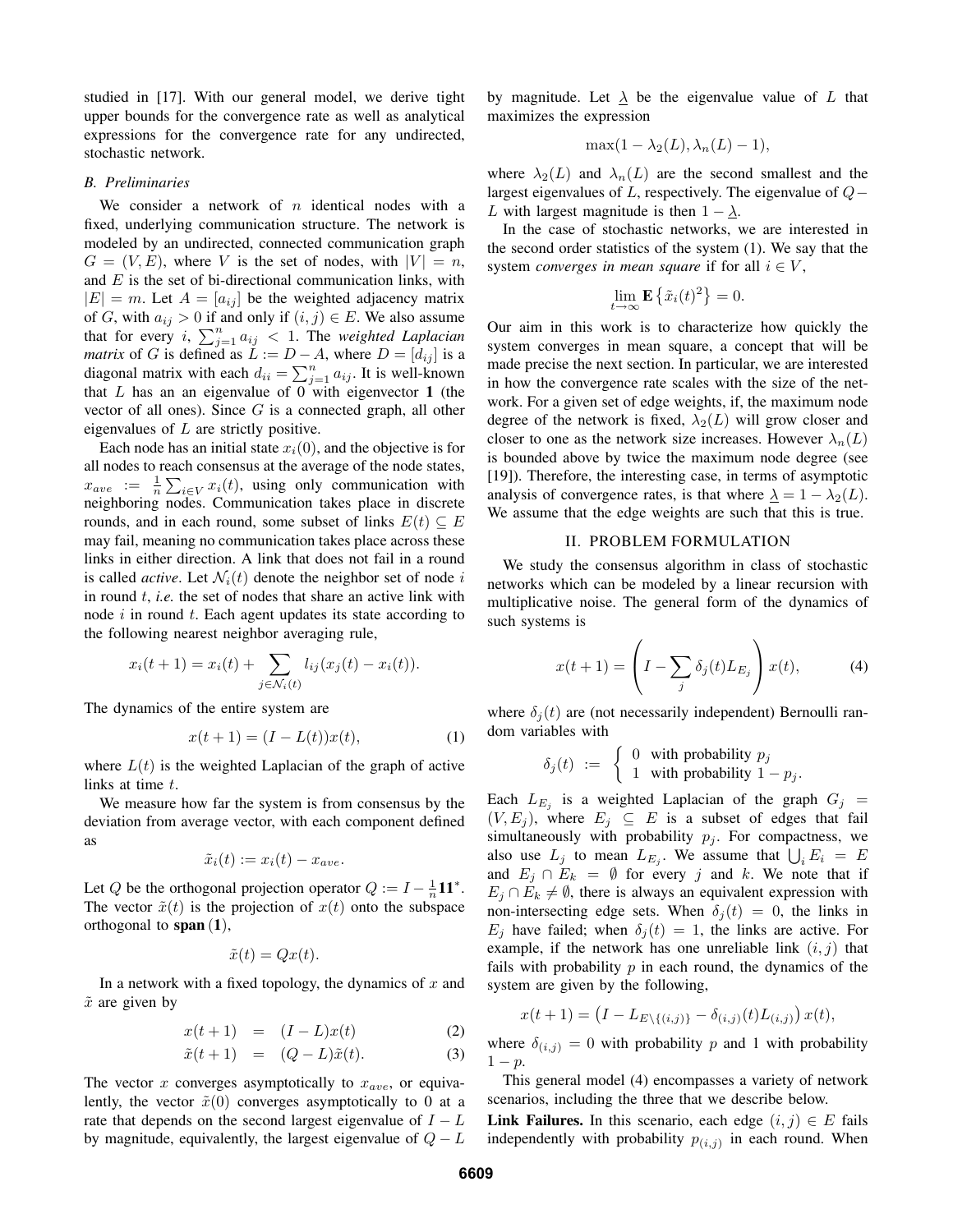a link fails, no communication takes place across that link in either direction. The recursion that describes the network dynamics is

$$
x(t+1) = \left(I - \sum_{(i,j)\in E} \delta_{(i,j)}(t) L_{(i,j)}\right) x(t), \quad (5)
$$

where  $\delta_{(i,j)}$  are Bernoulli random variables with  $\delta_{(i,j)} =$ 0 with probability  $p_{(i,j)}$ , meaning the link has failed, and  $\delta(i,j) = 1$  with probability  $1 - p(i,j)$ , meaning the link is active. Here,  $L_{(i,j)}$  is the weighted Laplacian of the graph  $G(i,j) = (V, \{(i,j)\})$ , the graph the containing the single edge  $(i, j)$ .

Node Failures. We assume that each node  $i$  fails with independent probability  $p_i$ . When a node fails, no communication takes place across the links adjacent to that node in either direction. The recursion on  $x$  is the same as given in (5). However the definition of  $\delta_{(i,j)}$  is different. In the node failure case, link  $(i, j)$  fails when *either* node i or node j fails. To capture this property, we define each  $\delta_{(i,j)}$  as

$$
\delta_{(i,j)}(t) = \mu_i(t)\mu_j(t)
$$

where  $\mu_i$ ,  $i \in V$  are Bernoulli random variables with  $\mu_i(t) =$ 0 with probability  $p_i$ , meaning node *i* failed, and  $\mu_i(t) = 1$ with probability  $1-p_i$ , meaning node *i* is active. When either  $\mu_i$  or  $\mu_j$  (or both) is 0,  $\delta_{(i,j)}$  is 0, and link  $(i,j)$  is not used in that round of the algorithm.

Network Partitions. In a network partition, some subset of edges fail simultaneously, isolating a group of nodes from the rest of network. Communication still takes place between the nodes within the partition. Let  $P \subseteq E$  be the set of edges that fail simultaneously with probability  $p$ . The dynamics of the system are given by

$$
x(t+1) = \left(I - \left(L_{E\setminus P} + \delta_P(t)L_P\right)\right)x(t),\tag{6}
$$

with  $\delta_P(t) = 0$  with probability p and 1 with probability  $1 - p$ . This formulation can easily be extended to include multiple, uncorrelated partitions by adding additional multiplicative noise terms.

In each of these scenarios, at each time step,  $I - L(t)$ is a doubly stochastic matrix. It has been shown that if  $|\lambda_2 (E\{I - L(t)\})|$  < 1, then the system converges in mean square to  $x_{ave}$  (see [13]). Our aim is to quantify the relationship between the probability of link failure and the *mean-square convergence rate* of consensus algorithms of the general form (4). As we will show, the per node variance of the deviation from average decays geometrically.

Problem Statement: *Consider a distributed consensus algorithm over a connected, undirected graph with stochastic communication failures as modeled by the system with multiplicative noise (4). For a given failure probability* p*, determine the worst-case rate (over all initial conditions, over all nodes) at which the variance of the deviation from average*  $\mathbf{E} \left\{ \tilde{x}_i(t)^2 \right\}$ ,  $i \in V$ , *converges to* 0 *as*  $t \to \infty$ .

In the following section, we present analysis of the convergence rate of the general system (4) and give analytical forms for the convergence rate for each of the scenarios listed above.

## III. CONVERGENCE RATE ANALYSIS

In order to study the evolution of  $\tilde{x}$ , we define the autocorrelation matrix of  $\tilde{x}$ ,

$$
M(t) := \mathbf{E} \left\{ \tilde{x}(t)\tilde{x}^*(t) \right\}
$$
  
= 
$$
\mathbf{E} \left\{ Qx(t)x^*(t)Q \right\}
$$

Each diagonal entry  $M_{ii}$  is the variance at node i,  $\tilde{x}_i(t)^2$ . For the general system (4), the recursion of the autocorrelation matrix is

$$
M(t+1) = (Q - \mathbf{E} \{L\}) M(t) (Q - \mathbf{E} \{L\})
$$
  
+ 
$$
\sum_{i} \sum_{j} \mathbf{cov} (\delta_i, \delta_j) L_i M(t) L_j, (7)
$$

where  $\mathbf{E}\{L\} = \sum_i (1 - p_i)L_i$ . The derivation of this recursion can be found in [20].

We define the matrix-valued operator  $\mathcal{L}(\cdot)$ ,

$$
\mathcal{L}(X) := (Q - \mathbf{E}\{L\}) X (Q - \mathbf{E}\{L\})
$$

$$
+ \sum_{i} \sum_{j} \mathbf{cov} (\delta_i, \delta_j) L_i X L_j, \quad (8)
$$

and note that (7) is equivalent to  $M(t+1) = \mathcal{L}(M(t))$ . The mean-square convergence rate of (4) depends on the spectral radius of  $\mathcal L$  as follows (see [18], [20] for proof).

*Theorem 3.1:* The system (7) converges in mean square if and only if  $\rho(\mathcal{L}) < 1$ , and the per node variance decays, in worst case, as

$$
\tilde{x}_i(t)^2 = \rho(\mathcal{L})^t \tilde{x}_i(0)^2.
$$

While the  $\mathcal L$  operator is Lyapunov-like, there is no straightforward way to derive the eigenvalues and eigenvectors of  $\mathcal L$  from those of of the matrices  $Q, E\{L\}$ , and  $L_i$ . One can compute these eigenvalues using an  $n^2 \times n^2$  matrix representation of  $\mathcal{L}$ ,

$$
\mathcal{L} = (Q - \mathbf{E} \{ L \}) \otimes (Q - \mathbf{E} \{ L \}) + \sum_{i} \sum_{j} \mathbf{cov} \left( \delta_{i}, \delta_{j} \right) L_{i} \otimes L_{i}.
$$

However, this computation may be prohibitively expensive when considering large networks, and so it is desirable to find an analytical expression for the convergence rate. For the case where links have identical probability of failure, an analytical form can be obtained using spectral perturbation analysis [21]. We first briefly review this technique and then present convergence rate analysis for the link failure, node failure, and network partition scenarios.

#### *A. Perturbation Analysis*

Let  $\mathcal{L}(X, p)$  be a matrix-valued function of a scalar  $p \in \mathbb{R}$ and a matrix X of the form

$$
\mathcal{L}(X,p) = \mathcal{L}_0(X) + p\mathcal{L}_1(X) + p^2\mathcal{L}_2(X) + \dots
$$
 (9)

For  $p \in (-\epsilon, \epsilon)$ , each eigenvalue of  $\mathcal{L}(\cdot, p)$  is also a function of p, denoted  $\gamma(p)$ , and this function is well-defined and analytic for  $p \in (-\epsilon, \epsilon)$ .  $\gamma(p)$  has the power series expansion

$$
\gamma(p) = \gamma_0 + \gamma_1 p + \gamma_2 p^2 + \dots
$$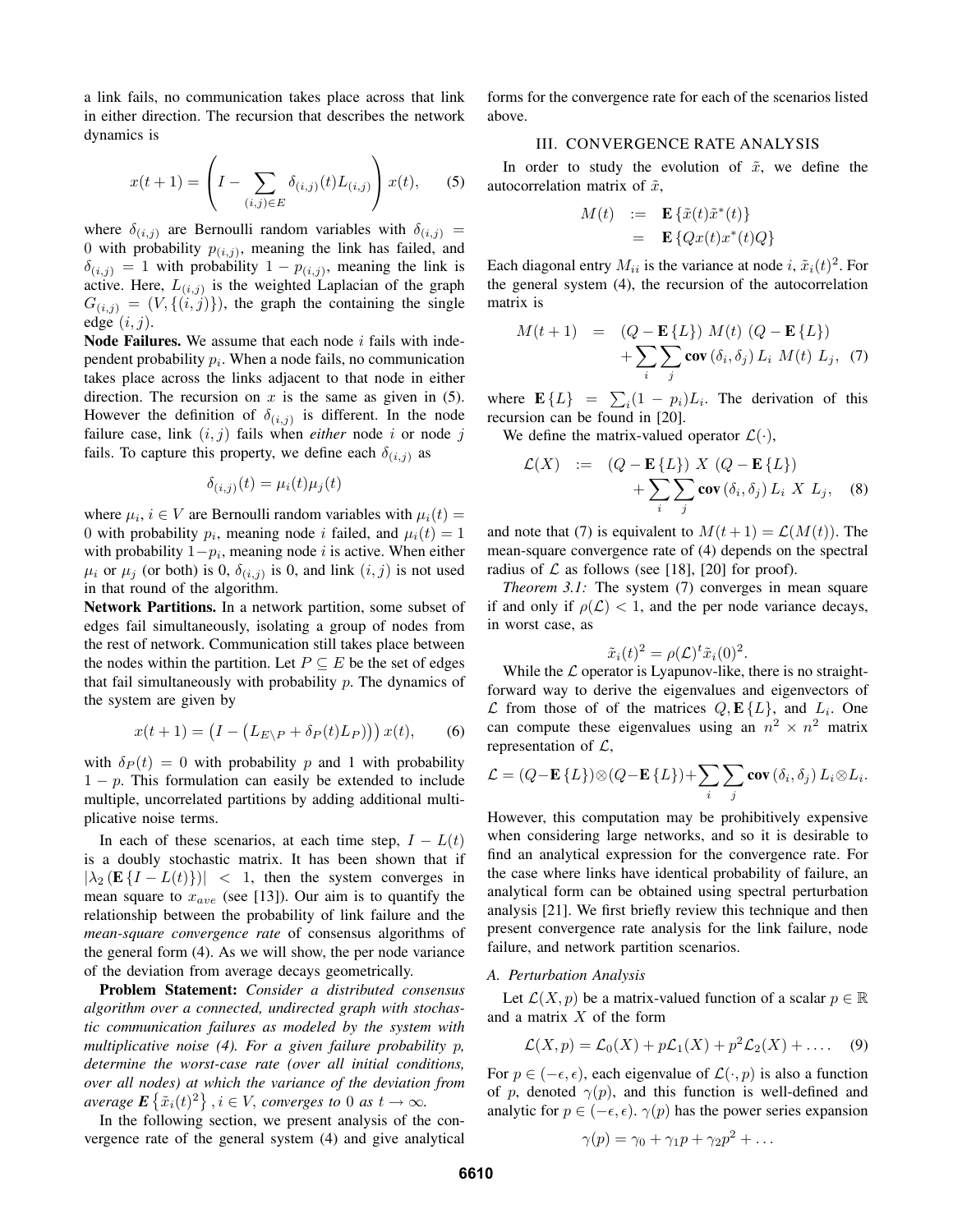where  $\gamma_0$  is an eigenvalue of  $\mathcal{L}_0$  with eigenmatrix V. To find the value of  $\gamma(p)$  up to first order in p, we must calculate the value of  $\gamma_1$ . This is given by

$$
\gamma_1 = \frac{\langle V, \mathcal{L}_1(V) \rangle}{\langle V, V \rangle}.
$$

Note that the inner product on matrices is

$$
\langle X, Y \rangle := \mathbf{tr}(X^*Y).
$$

Therefore, if we can write  $\mathcal L$  in the form (9), the value of the spectral radius of  $\mathcal{L}$ , up to first order in p, is

$$
\rho(\mathcal{L}) = \rho(\mathcal{L}_0) + \frac{\langle V, \mathcal{L}_1(V) \rangle}{\langle V, V \rangle} p + O(p^2),
$$

where V is the eigenmatrix of  $\mathcal{L}_0$  corresponding to  $\rho(\mathcal{L}_0)$ .

#### *B. Network Scenarios*

We now show how spectral perturbation analysis can be used to obtain the mean-square convergence rate with respect to small, uniform probability of failure.

Link Failures. For the system with stochastic link failures (5), if each link has probability  $p$  of failing, the matrix-valued operator  $\mathcal L$  is

$$
\mathcal{L}(X, p) = (Q - (1 - p)L)X(Q - (1 - p)L) \n+ (p - p2) \sum_{(i,j) \in E} L_{(i,j)} X L_{(i,j)}.
$$

Note that **var**  $(\delta_i) = p - p^2$  for all  $i \in V$  and **cov**  $(\delta_i, \delta_j) = 0$ if  $i \neq j$ .

An equivalent representation of this operator is

$$
\mathcal{L}(X,p) = \mathcal{L}_0(X) + p \mathcal{L}_1(X) + p^2 \mathcal{L}_2(X),
$$

where

$$
\mathcal{L}_0(X) = (Q - L)X(Q - L) \n\mathcal{L}_1(X) = LX(Q - L) + (Q - L)XL + \sum_{(i,j) \in E} L_{(i,j)}XL_{(i,j)} \n\mathcal{L}_2(X) = LXL - \sum_{(i,j) \in E} L_{(i,j)}XL_{(i,j)}.
$$

The spectral radius of  $\mathcal{L}_0$  is  $\rho(\mathcal{L}_0) = (1 - \underline{\lambda})^2$ . Let v be the eigenvector of L with eigenvalue  $\lambda$  with  $||v|| = 1$ . Then  $vv^*$ is an eigenmatrix of  $\mathcal{L}_0$  associated with  $\rho(\mathcal{L}_0)$ . The value of  $\gamma_1$  is then

$$
\gamma_1 = \mathbf{tr}(vv^* \mathcal{L}_1(vv^*))
$$
  
\n
$$
= \mathbf{tr}(vv^* \mathcal{L}vv^*(Q-L) + vv^*(Q-L)vv^*L)
$$
  
\n
$$
+ \mathbf{tr}\left(vv^* \sum_{(i,j) \in E} L_{(i,j)} vv^*L_{(i,j)}\right)
$$
  
\n
$$
= 2\underline{\lambda}(1-\underline{\lambda}) + \sum_{(i,j) \in E} (v^* L_{(i,j)}v)^2
$$
  
\n
$$
= 2\underline{\lambda}(1-\underline{\lambda}) + \sum_{(i,j) \in E} (l_{ij}(v_i - v_j)^2)^2
$$
(10)

The summation term can be bounded as follows [19],

$$
\sum_{(i,j)\in E} (l_{ij}(v_i - v_j)^2)^2 \le \left(\sum_{(i,j)\in E} l_{ij}(v_i - v_j)^2\right)^2 = \underline{\lambda}^2.
$$

Therefore, for a system with stochastic link failures the spectral radius of  $\mathcal L$  is

$$
\rho(\mathcal{L}) = 1 - (1 - p)2\underline{\lambda} + \underline{\lambda}^2 + pO(\underline{\lambda}^2) + O(p^2).
$$
 (11)

Node Failures. For a system with stochastic node failures, we note that

$$
\mathbf{cov}\left(\delta_{i}, \delta_{j}\right) = \begin{cases} (1-p)^{2} & \text{if } i = j \\ (1-p)^{3} & \text{if } (i, j) \in E \\ (1-p)^{4} & \text{otherwise.} \end{cases}
$$

The matrix-valued operator associated with this system is

$$
\mathcal{L}(X, p) = (Q - (1 - p)^2 L) X (Q - (1 - p)^2 L)
$$
  
+ 
$$
((1 - p)^2 - (1 - p)^4) \sum_{(i,j) \in E} L_{(i,j)} X L_{(i,j)}
$$
  
+ 
$$
((1 - p)^3 - (1 - p)^4) \sum_{(i,j) \in E} \sum_{k \in \mathcal{N}_i \setminus \{j\}} L_{(i,j)} X L_{(i,k)}
$$
  
+ 
$$
((1 - p)^3 - (1 - p)^4) \sum_{(i,j) \in E} \sum_{k \in \mathcal{N}_j \setminus \{i\}} L_{(i,j)} X L_{(j,k)}.
$$

In order to perform the first-order perturbation analysis, we must first rewrite this operator in the form (9). The operators of this expansion that are relevant to the first-order perturbation are  $\mathcal{L}_0$  and  $\mathcal{L}_1$ . They are

$$
\mathcal{L}_o(X) = (Q - L)X(Q - L) \n\mathcal{L}_1(X) = 2LX(Q - L) + 2(Q - L)XQ \n+ \sum_{(i,j) \in E} L_{(i,j)}XL_{(i,j)} \n+ \sum_{(i,j) \in E} \sum_{k \in \mathcal{N}_i} L_{(i,j)}XL_{(i,k)} \n+ \sum_{(i,j) \in E} \sum_{k \in \mathcal{N}_j} L_{(i,j)}XL_{(j,k)}.
$$

From this, we compute the value of  $\gamma_1$ , where, as in the link failure case,  $(\lambda, v)$  is the eigenvalue, eigenvector pair of L with  $||v|| = 1$ .

$$
\gamma_1 = 4\underline{\lambda}(1-\underline{\lambda}) + \sum_{(i,j)\in E} (l_{ij}(v_i - v_j))^2
$$
 (12)

+ 
$$
\sum_{(i,j)\in E} \sum_{k\in\mathcal{N}_i} l_{ij}l_{ik}(v_i - v_j)^2 (v_i - v_k)^2
$$
 (13)  
+ 
$$
\sum_{(i,j)\in E} \sum_{k\in\mathcal{N}_j} l_{ij}l_{jk}(v_i - v_j)^2 (v_j - v_k)^2
$$
 (14)

The summation term in (12) is identical to that in (10) and thus can be bounded above by  $\lambda^2$ . The summation terms in (13) and (14) combined are bounded above by

$$
\sum_{(i,j)\in E} \sum_{(r,s)\in E} l_{ij} l_{rs} (v_i - v_j)^2 (v_r - v_s)^2 = \underline{\lambda}^2.
$$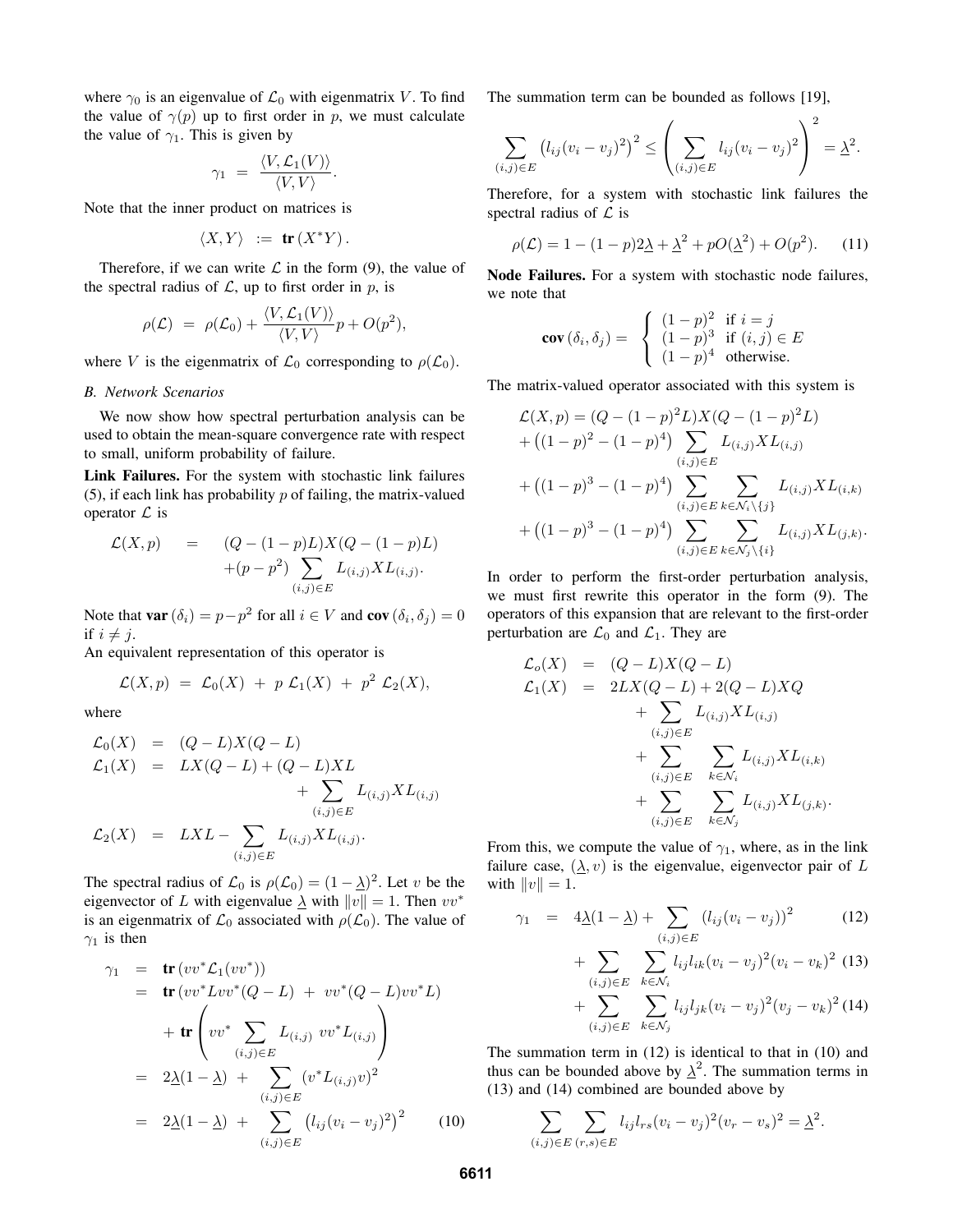This gives the following expression for the spectral radius of  $\mathcal L$  in a network with stochastic node failures,

$$
\rho(\mathcal{L}) = 1 - (1 - 2p)2\underline{\lambda} + \underline{\lambda}^2 + pO(\underline{\lambda}^2) + O(p^2).
$$
 (15)

The difference between this expression and  $\rho(\mathcal{L})$  for the link failure scenario given in  $(11)$  is in the first order term in  $p$ and  $\lambda$ . We reason that this term is twice as large in the node failure scenario because each link has a probability of failure that depends on its the probabilities of failure of its two adjacent nodes.

Network Partitions. For a network where a subset of edges  $P \subseteq E$  fails simultaneously with probability p, the corresponding operator  $\mathcal L$  is

$$
\mathcal{L}(X,p) = (Q - (L - pL_P)) X (Q - (L - pL_P))
$$

$$
+ (p - p2) L_P X L_P
$$

$$
= \mathcal{L}_0(X) + p\mathcal{L}_1(X),
$$

where

$$
\mathcal{L}_0(X) = (Q - L)X(Q - L)
$$
  
\n
$$
\mathcal{L}_1(X) = L_P X(Q - L) + (Q - L)XL_P + L_P XL_P.
$$

Again, let v be an eigenvector of L with eigenvalue of  $\lambda$ . The value of  $\gamma_1$  for the network partition model is

$$
\gamma_1 = 2(1 - \underline{\lambda})v^*L_Pv + (v^*L_Pv)^2
$$
  
= 2(1 - \underline{\lambda}) \sum\_{(i,j) \in E\_P} l\_{ij}(v\_i - v\_j)^2  
+ \sum\_{(i,j) \in E\_P} l\_{ij}^2(v\_i - v\_j)^4.

The spectral radius of  $\mathcal L$  is then

$$
\rho(\mathcal{L}) = (1 - \underline{\lambda})^2 + p \left( 2(1 - \underline{\lambda}) \sum_{(i,j) \in E_P} l_{ij} (v_i - v_j)^2 + \sum_{(i,j) \in E_P} l_{ij}^2 (v_i - v_j)^4 \right) + O(p^2).
$$
 (16)

Since  $v$  is an eigenvector of  $L$  but not an eigenvector of  $L_P$ , in general, there is no straightforward simplification for the above expression. However, for certain types of networks, the entries of v have a closed form, and thus, for these networks, it is possible to find an analytical bound for  $\mathcal{L}$ .

As an example, we consider a  $d$ -dimensional torus network over  $\mathbb{Z}_N^d$  where  $N^d = n$ . We assume that all edge weights  $l_{ij}$  are equal to  $\beta$ , with  $0 < \beta < 1/(2d)$ . In this case, L is a circulant operator and its eigenvalues and eigenvectors can be determined analytically using the Discrete Fourier Transform. The eigenvalue  $\lambda$  has multiplicity d with d independent eigenvectors. Without loss of generality, we consider one of these eigenvectors. The difference between each component of the eigenvector is (see [20])

$$
v_j - v_k = \frac{1}{\sqrt{n}} \left( e^{-i\frac{2\pi}{N}j_1} - e^{-i\frac{2\pi}{N}k_1} \right).
$$

If nodes  $i$  and  $k$  share an edge in the first dimension, then  $|j_1 - k_1| = 1$ . Otherwise,  $|j_1 - k_1| = 0$ . Therefore, for all  $(j,k) \in E$ ,

$$
v_j - v_k \le \frac{1}{\sqrt{n}} \frac{2\pi}{n^{1/d}} |j_1 - k_1|.
$$

With this fact,  $\gamma_1$  can be bounded as follows,

$$
\gamma_1 \leq 2\beta(1-\underline{\lambda})\left(\frac{|P|}{n}\right)\left(\frac{4\pi}{n^{2/d}}\right) + \beta^2\left(\frac{|P|}{n^2}\right)\left(\frac{2\pi^2}{3n^{4/d}}\right).
$$

For a d-dimensional torus, the eigenvalue  $1 - \lambda$  also has an analytical expression,

$$
1 - \underline{\lambda} = 1 - \frac{2\beta\pi^2}{n^{2/d}} + O\left(\frac{1}{n^{4/d}}\right).
$$

Substituting these expressions into the expression for the spectral radius of  $\mathcal L$  given in (16), we obtain the spectral radius for  $\mathcal L$  for a network partition in a torus,

$$
\begin{array}{lcl} \rho(\mathcal{L}) & = & 1 - \left( 1 - \frac{|P|}{n} p \right) 2\beta \frac{4\pi^2}{n^{2/d}} \\ & & + \left( 1 + \frac{|P|}{n^2} p \right) O\left( \frac{1}{n^{4/d}} \right) + O(p^2). \end{array}
$$

This expression shows that, for large networks, the fraction of edges that fail in the partition is directly related to the decrease in the decay factor.

## IV. SPECIAL CASES

In this section, we highlight several special formulations of the consensus algorithm in stochastic networks that provide a deeper intuition into the effects of the probability of link failure on the algorithm performance.

#### *A. Stochastic Link Failures with Uniform Edge Weights*

One well-studied version of the consensus algorithm is that in which every edge has identical weight  $\beta$ . In a network with no communication failures, the dynamics of this system are

$$
x(t+1) = (I - \beta \bar{L})x(t),
$$

where  $L$  is the unweighted Laplacian matrix. This system converges if the graph is connected and  $\beta < \frac{1}{\Delta}$ , where  $\Delta$  is the maximum node degree of the graph. Let  $\lambda_2(\bar{L})$  denote second smallest eigenvalue of  $\bar{L}$ . We assume that  $\beta < \frac{1}{2\Delta}$ and therefore, the second largest eigenvalue of  $(I - \beta \bar{L})$  is  $1 - \beta \lambda_2(\bar{L}).$ 

In a network where links fail with independent probability p and where all edge weights are equal to  $\beta$ , the expression (11) for the spectral radius of the  $\mathcal L$  operator can be simplified as follows,

$$
\rho(\mathcal{L}) = 1 - 2(1 - p)\beta\lambda_2(\bar{L}) + \beta^2\lambda_2(\bar{L})^2 + p O(\beta^2\lambda_2(\bar{L})^2) + O(p^2).
$$

Note that, if links do not fail, the spectral radius of  $\mathcal L$  is precisely

$$
\rho(\mathcal{L}) = 1 - 2\beta \lambda_2(\bar{L}) + \beta^2 \lambda_2(\bar{L})^2.
$$